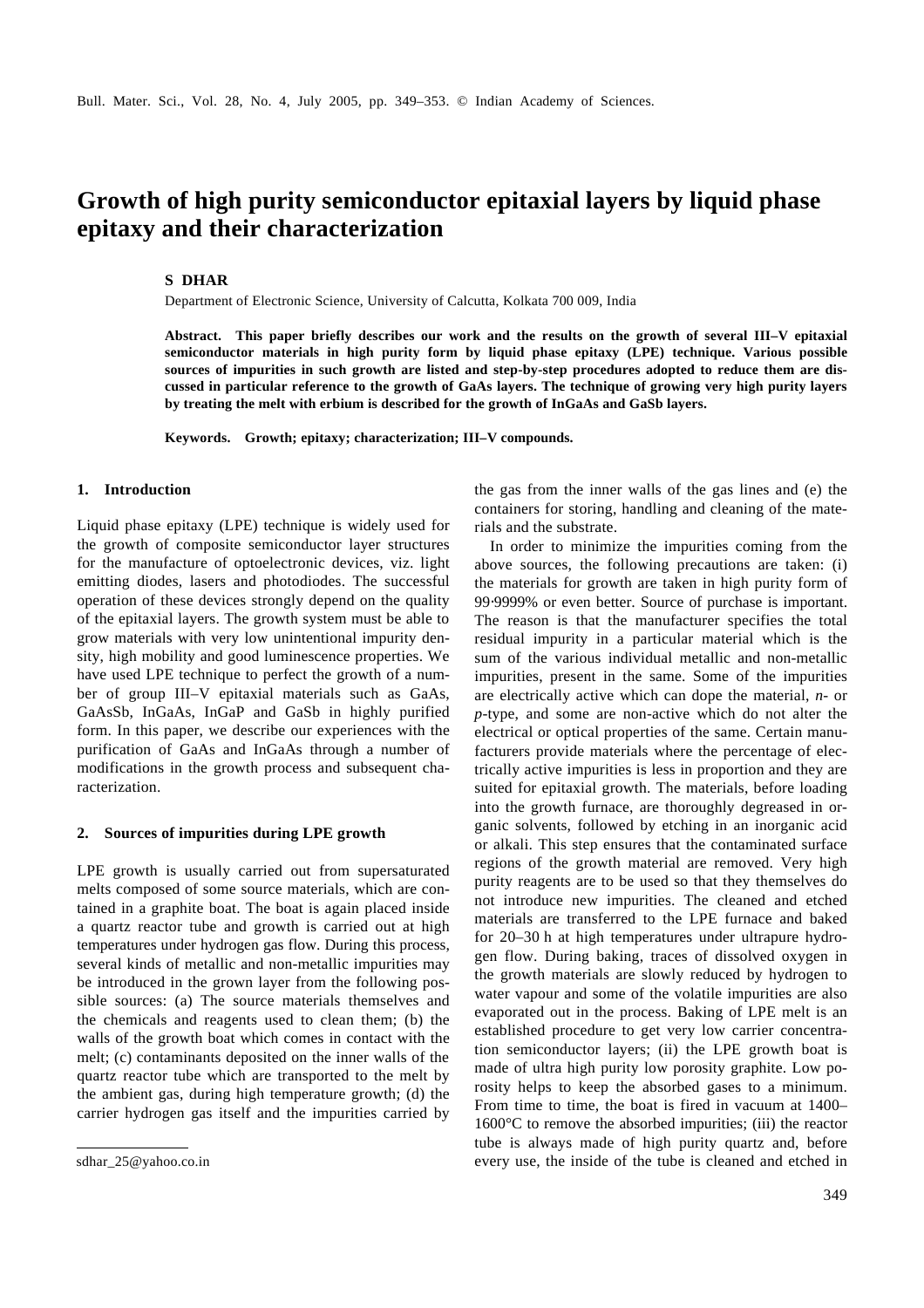HF based reagents, followed by high temperature baking. This process helps to remove the impurities, which are deposited on the inner surfaces of the reactor tube during growth; (iv) Pd-diffused hydrogen gas is used as the growth ambient. The gas lines are normally made of 316 stainless steel. Before installation, the inside of the tubes and valves are cleaned and passivated and (v) Pyrex or corning glass containers are used for cleaning the source materials and the substrate. These containers are, from time to time, treated with hot aqua regia and washed in 18 MΩ deionized water.

In addition to taking the above precautions, the loading of LPE boat is usually done in a class 1000 clean bench or preferably in a nitrogen glove box.

### **3. Growth of GaAs layers**

We have grown GaAs layers using 99⋅9999% polycrystalline GaAs dissolved in Ga. Both the materials were obtained from Johnson-Matthey Chemicals, UK. Degreasing of Ga and GaAs was done by successive rinsing in EL grade trichloroethylene, acetone and methanol, followed by washing in  $18 \text{ M}\Omega$  deionized water. Finally, Ga was etched in HCl and GaAs in  $5H_2SO_4 + 1H_2O_2 + 1H_2O$  solution. Ga was loaded in two bins of the growth boat, one for the growth melt and other for the etch melt and baked at 780°C for 20 h under Pd-diffused hydrogen obtained from a hydrogen gas generator. Growth was done on semi-insulating or  $n^+$  GaAs substrates, oriented along the <100> direction, which were degreased and etched in  $5 H_2SO_4 + 1 H_2O_2 + 1 H_2O$  solution, followed by mild etch in 1%  $Br<sub>2</sub>$  in methanol. Layers up to 8  $\mu$ m thick were grown at 750–760°C under a supersaturation of 5–6°C/min. After each growth run, the mobility and carrier concentration of the layers were measured by Van der Pauw Hall measurements. At the beginning of GaAs growth, typical impurity (donors and acceptors) concentrations of above  $10^{17}$  cm<sup>-3</sup> and mobility of 3000 and 9600 cm<sup>2</sup>/V⋅s at 300 and 77 K, respectively, were obtained. The very

Serial Na of Samples Figure 1. Gradual improvement of LPE layer quality in the author's laboratory over the initial period of one year.



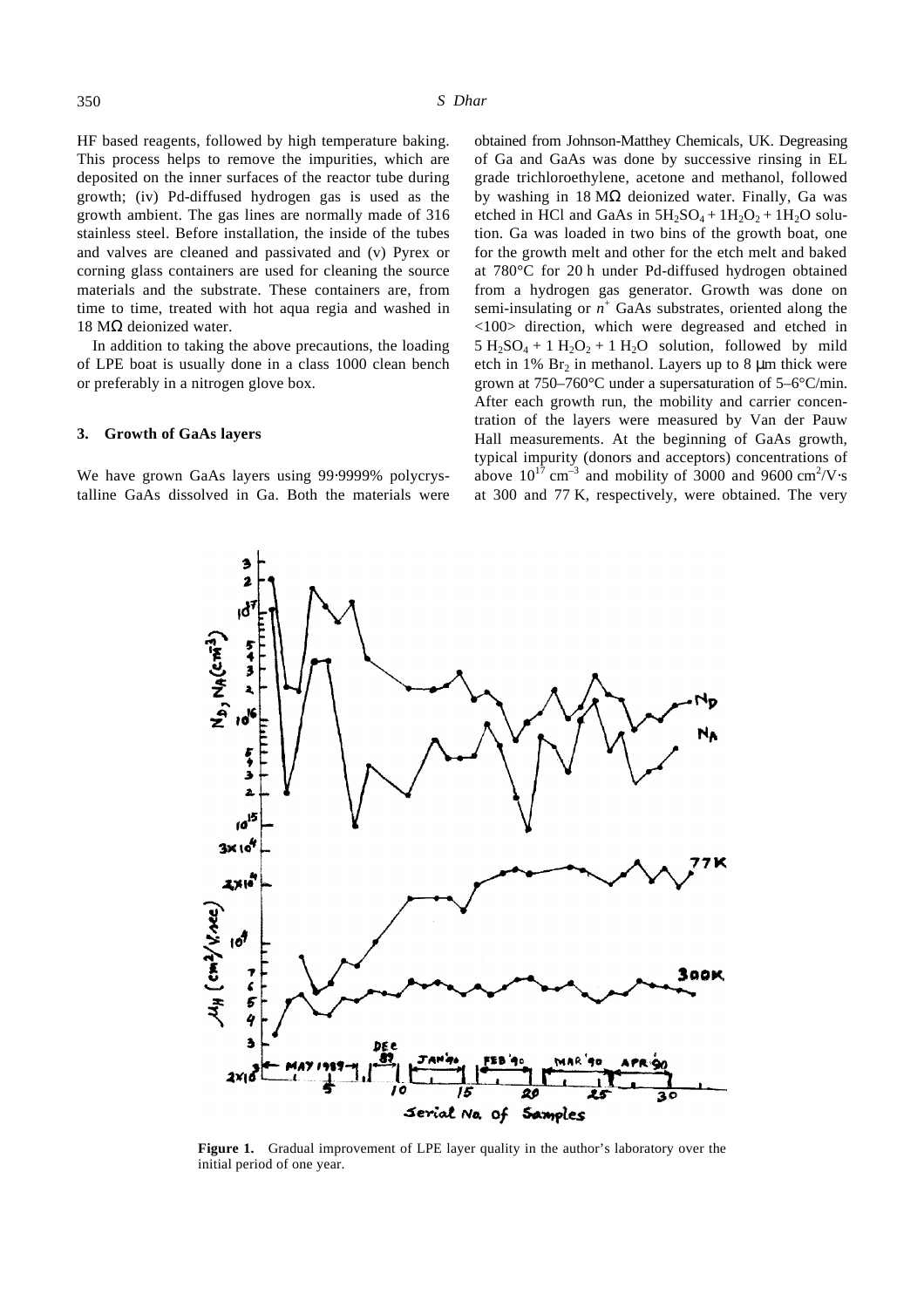low value of 77 K mobility indicated that the layers were heavily compensated. Through continuous and systematic improvement of the process with the aim of reducing the residual impurities, the layer quality improved significantly. Figure 1 shows the gradual improvement of the impurity concentration and mobility of our LPE-grown GaAs layers over a period of one year. We have further used controlled addition of In metal to GaAs melt to marginally reduce the impurity density and to grossly decrease the crystalline defects. In, added to GaAs melt is incorporated in the grown layer as isoelectronic dopant. Figure 2 shows the result of In addition to GaAs. It is apparent that the dislocation density, measured by etch pit density (EPD) technique is greatly reduced by an optimum In doping. Details of this work has been described elsewhere (Dhar *et al* 1991). We have also shown that such doping is quite effective in reducing the concentration of the native deep level traps (Mallik and Dhar 1994; Mallik *et al* 1994), although the isoelectronic dopant itself may generate new traps (Dhar *et al* 1995).

## **4. Growth of InGaAs layers**

Lattice matched InGaAs layers, grown over InP substrates, is one of the most important materials in group III–V electronic and optoelectronic devices. We have grown this material using the composition of polycrystalline InAs and GaAs, dissolved in In solvent. These materials in 99⋅9999% purity were imported from Johnson-



**Figure 2.** Change of dislocation density and transport parameters of LPE GaAs layers with In doping.

Matthey Chemicals, UK. Cleaning and etching of the materials, prior to growth, were done in a process similar to that for GaAs. In metal alone was baked in LPE furnace at 750–760°C for 20 h followed by melt bake at 700–720°C for the same period. Growth was typically done at 645–647°C under a melt supersaturation of 2– 3°C. During growth, the melt was constantly cooled at 0⋅1°C/min to keep the melt supersaturated. The carrier concentrations of the grown layers were in the range (2–  $3 \times 10^{15}$  cm<sup>-3</sup> and the Hall mobilities were 11000 and 35000  $\text{cm}^2/\text{V}\cdot\text{s}$  at 300 K and 77 K, respectively.

#### **5. Purification by Er doping**

Er and other metals, belonging to the rare earth family of the periodic table, have great affinity towards oxygen and other group VI elements which are usually present in the growth melt as impurities. When minute amounts of a rare earth metal is added to the LPE melt and heated to high temperatures, the rare earth forms insoluble complexes with these elements and separates out from the melt. This results in a major purification of the melt and very low carrier concentration layers are grown (Bantien *et al* 1987; Wu *et al* 1991; Gao *et al* 1996). We have grown InGaAs layers from melts containing up to 0⋅18 wt% Er (Dhar *et al* 1997). In all cases, melt was prepared after the usual bake and then Er was added and baked again at 750–760°C for 5–6 h. In figure 3, we show the dramatic decrease of carrier concentration and increase in layer mobility after Er treatment of the melt. Purification of layer is also reflected in the very low full-width-at-halfmaximum (FWHM) of the photoluminescence (PL) spec-



**Figure 3.** Decrease of carrier concentration and increase of mobility of LPE InGaAs with increase of Er content in the growth melt.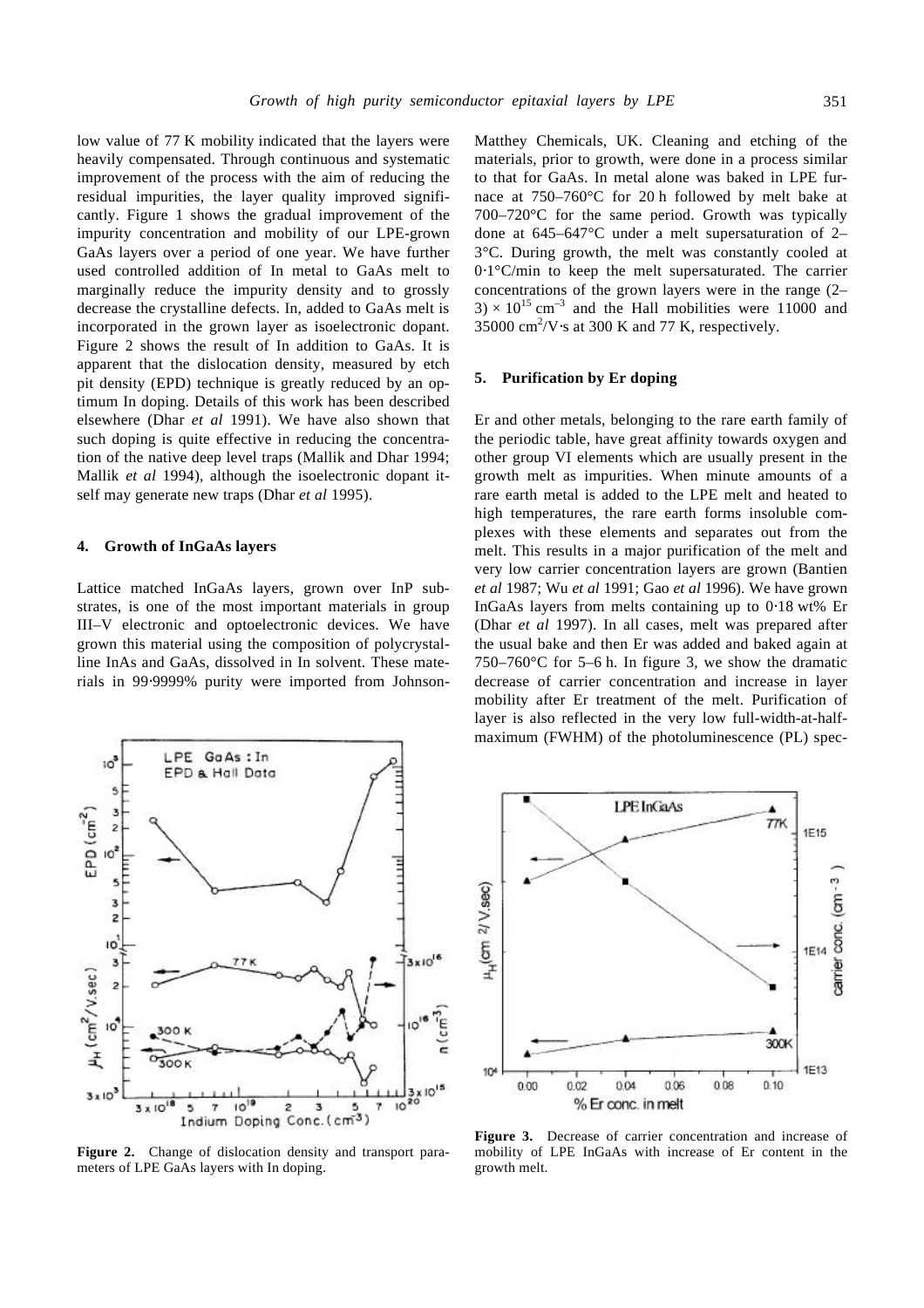

**Figure 4.** Photoluminescence spectrum of InGaAs layers, grown from Er-treated melts.



**Figure 5.** Temperature-dependent variation of carrier concentration and mobility in LPE InGaAs, grown from melts containing Er.

trum of the sample, shown in figure 4. We have further measured the mobility of the layer in the temperature range 77–300 K (figure 5) and analysed the results by a theoretical curve fitting procedure. From the analysis, we got the values of the donor and acceptor concentrations for each sample. We have noted that as Er doping in the melt is increased, the compensation of the grown layer is also increased (Dhar *et al* 2000). This indicated that Er is more effective in removing the donor type impurities present in the melt.

Purification of LPE layers, through Er treatment of the growth melt, has been used for the growth of high purity GaSb layers. GaSb layers were grown from melts containing GaSb in Ga. Initially Ga metal was baked at 750°C for 10 h. Then the temperature of Ga was reduced



**Figure 6.** Reduction of carrier concentration of GaSb layers, grown from melts containing Er.

to around 480°C and equilibrated there. Ga at 480°C was then placed over an undoped single crystal wafer of GaSb and held there for 2 h till a saturated melt was prepared. The saturated melt was then baked at  $650^{\circ}$ C for 10 h, followed by adding required amount of Er to the melt and baking again for 3 h. GaSb layer growth was done on *n* +  $\langle 100 \rangle$  GaSb substrates at around 470 °C under a melt supersaturation of  $6-7$ °C and a cooling ramp of 0⋅3– 0⋅4°C/min. Carrier concentration in the grown layer was measured by capacitance–voltage technique on gold Schottky barrier diodes fabricated on the layer surface. Figure 6 shows the reduction of impurity concentration in the layers by about two orders of magnitude after addition of Er to the growth melt. Hence it is apparent that Er treatment provides an effective route for impurity reduction in LPE grown GaSb.

## **Acknowledgements**

The work was funded by the Department of Information Technology, Ministry of Communications and Information Technology (formerly Department of Electronics), Government of India, through several research projects.

#### **References**

- Bantien F, Banser E and Weber J 1987 *J*. *Appl*. *Phys*. **61** 2803
- Dhar S, Mallik K and Nag B R 1991 *J*. *Appl*. *Phys*. **69** 3578
- Dhar S, Mallik K and Mazumdar M 1995 *J*. *Appl*. *Phys*. **77** 1531